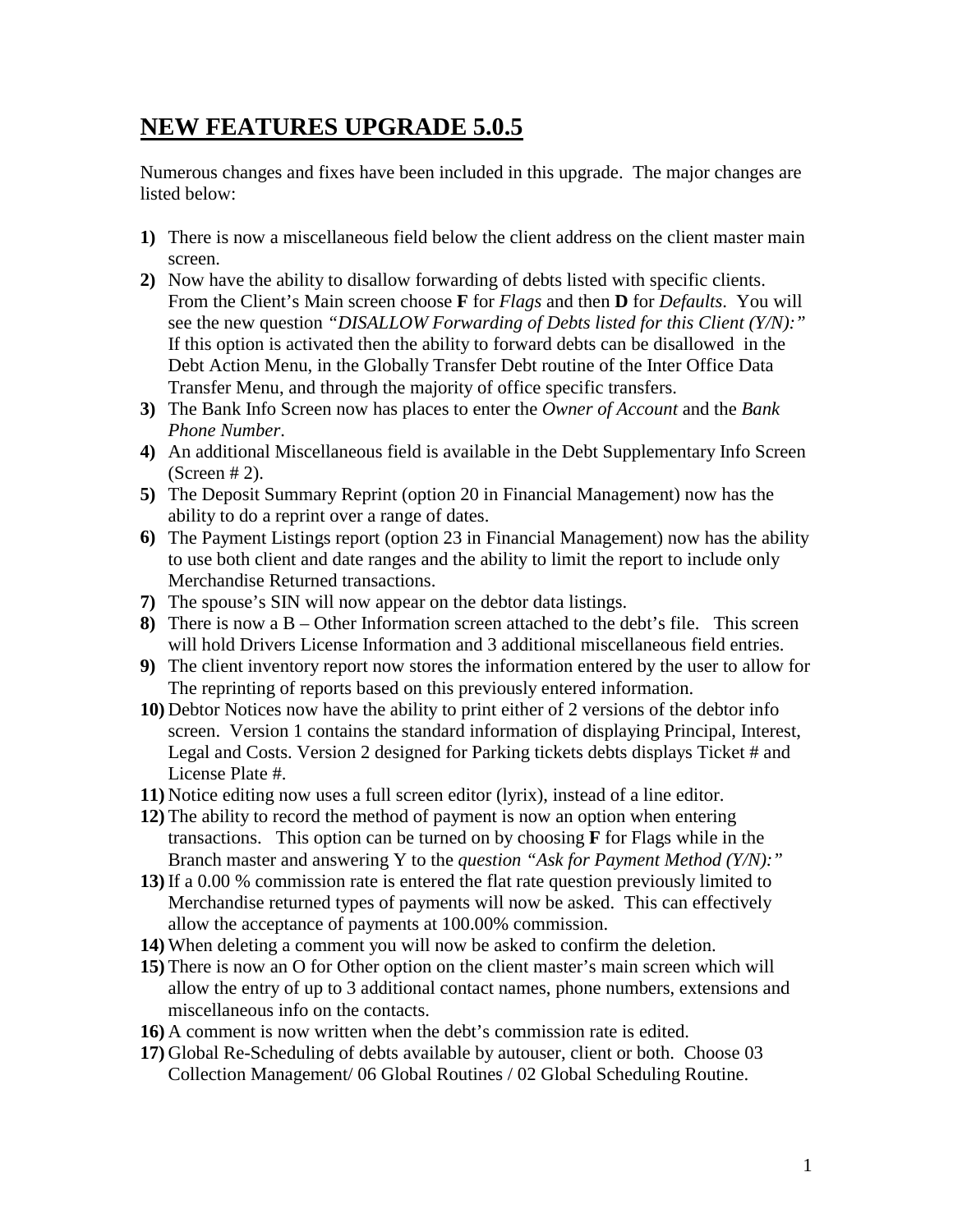- **18)** Protection when entering dates in the interest calculator to ensure that the dates entered are reasonable. This will prevent the numeric overflow error when too many days of interest are calculated during the midnight run.
- **19)** New security feature which can allow specified users the ability to delete system generated client comments. When comments are deleted they will now be automatically renumbered so the ascending sequential order remains intact.
- **20)** Service Address Screen is now available in the Debtor Screen Selection Menu.
- **21)** A new Audit Function routine (choose 01 Management Menu, choose 20 Audit Function, choose 02 Audit Queues) produces a printed report of all debts for a collector/autouser primarily based by client and list amount. This is a good tool when determining reassignment criteria.
- **22)** In the Branch statement flags you can enter a variable client (also know as a mirror client) default alpha code.
- **23)** Although the client account inquiry (option 13 in the Accounting Menu) is not intended to be an exact replacement for statement generation it's ability to reproduce statement type information to screen has been expanded.
- **24)** Commission Reduction Scale setup found in Client's Default Settings screen (access a client, choose Flags, choose Defaults) used in conjunction with the Commission Reduction Scale Table Entry menu allows for automatic commission reduction of debts after specified periods with no payment activity.
- **25)** The payment listing report can now be limited to Merchandise Return payments.
- **26)** Global unforwarding routine is now available in the Global routines (option #6) in the Collection Management Menu.
- **27)** New statement printing option available (L=Laser) has the correct spacing requirements for printing statement to standard laser or inkjet printers.
- **28)** The Collector Inventory Report (option #13) in Collection Management has a new option to limit the report to only active accounts.
- **29)** Statistical History Report can now be reprinted without recalculating. Several new options have also been added.
- **30)** In the Debtmaster there is a new O)ther option that will let you input and view coborrower information. Clerical Menu 31) Coborrower Search allows you to search by coborrower name or number. Notices can also be sent to Coborrowers.
- **31**) The client commission range flags, F)lag, C=Commission, are now specified by a Commission Range Code, rather than having to set up every client individually. The Commission Range Codes can be modified or added in Client Management 20) Commission Ranges.
- **32)** Mirror clients can now be set up. Mirror clients are used to track AR's and NSF's for clients who do not want to see AR's and NSF's on their statements.
- **33)** The client master now has a *Date Entered Field* so that you know when the client was created.
- **34)** There is now a Legal Number search *02) Clerical Menu 29) Legal Number Search*.
- **35)** In the User Master *Collection Management, 01) User Master Menu* the *User Phone #* can now be anything you wish. Such as an email address, or a standard phone number with extension. Past versions did not allow you to enter the phone number extension for example.